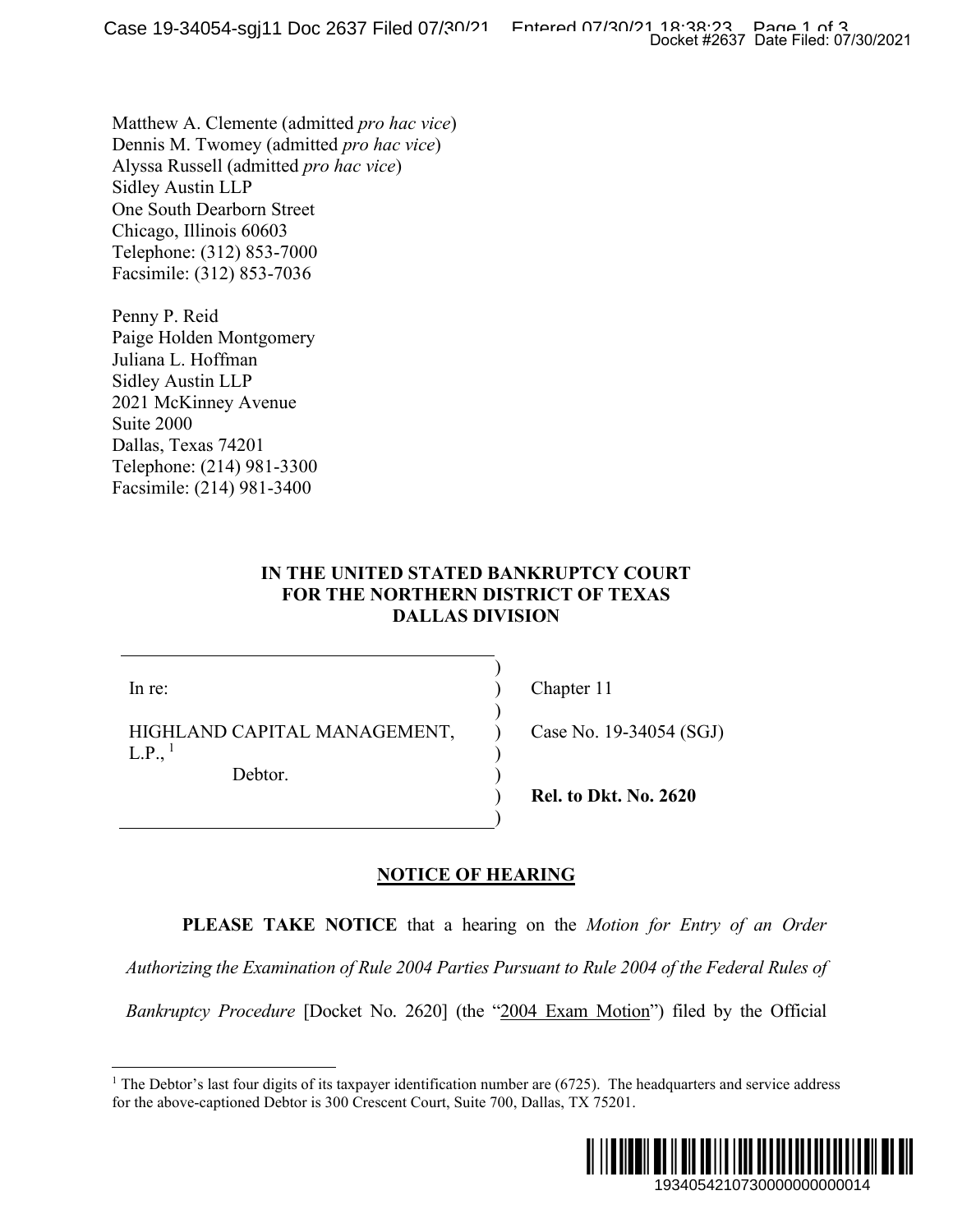Committee of Unsecured Creditors' (the "Committee") and the Litigation Trust Advisor (the "Advisor") in the above-captioned case is scheduled for hearing on **Thursday, August 19, 2021 at 9:30 a.m. (Central Time)** (the "Hearing").

The Hearing on the Motion to Stay will be held before The Honorable Stacey G. C. Jernigan, United States Bankruptcy Court Judge, and will be conducted via WebEx videoconference. The WebEx video participation/attendance link for the Status Conference is: https://us-courts.webex.com/meet/jerniga.

A copy of the WebEx Hearing Instructions for the Hearing is attached hereto as Exhibit A; alternatively, the WebEx Hearing Instructions for the Hearing may be obtained from Judge Jernigan's hearing/calendar site at: https://www.txnb.uscourts.gov/judges-info/hearingdates/judgejernigans-hearing-dates.

[*Remainder of Page Intentionally Left Blank*]